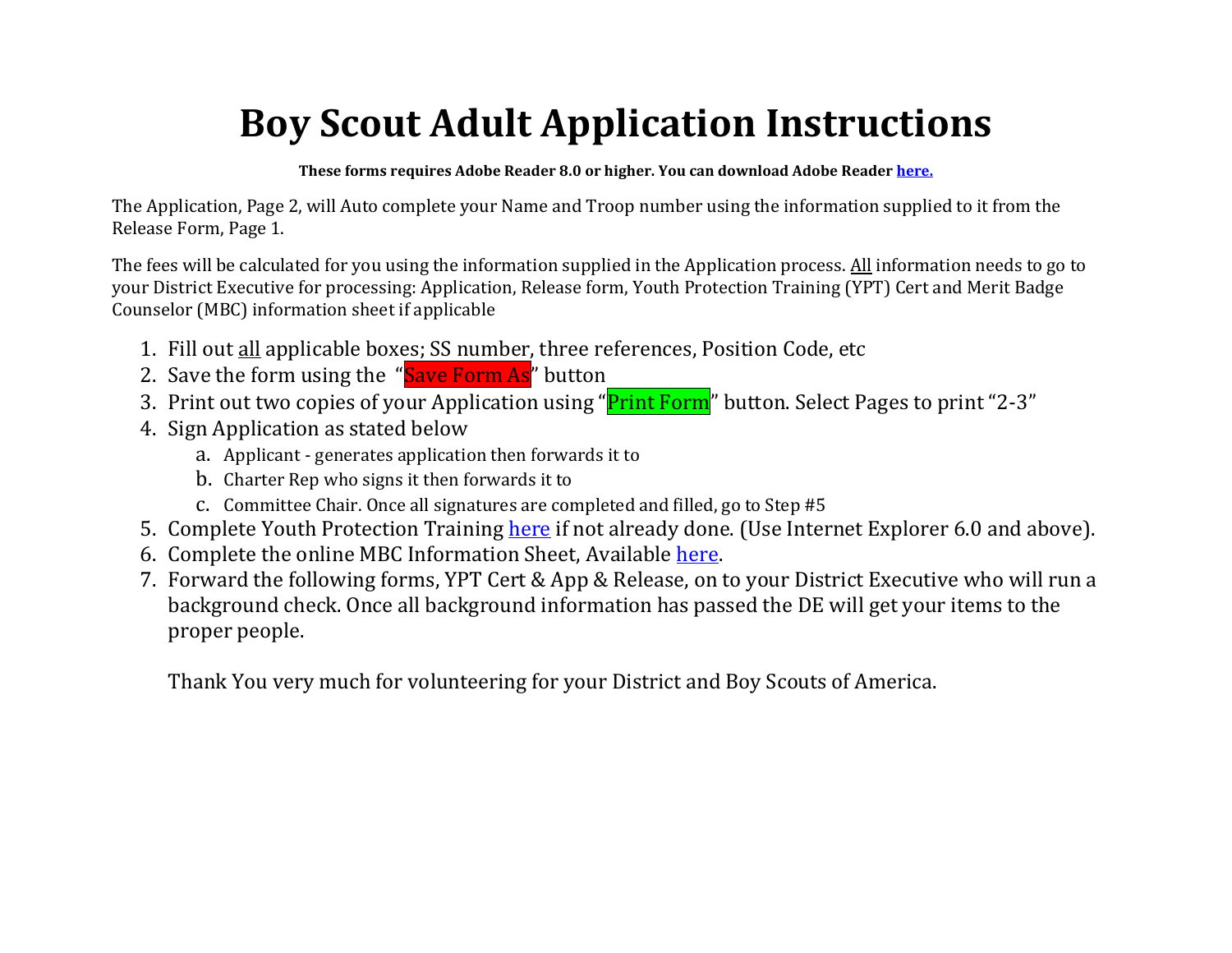## **Disclosure/Authorization Form**

# **NOTICE TO APPLICANT REGARDING BACKGROUND CHECK**

In order to safeguard the youth in our care, the Boy Scouts of America will procure consumer reports on you in connection with your application to serve as a volunteer, and the Boy Scouts of America may procure additional consumer reports at any time during your service as a volunteer in order to evaluate your continued suitability for volunteer service. The Boy Scouts of America has contracted with ChoicePoint, a consumer reporting agency, to provide the consumer reports. ChoicePoint may be contacted by mail at ChoicePoint, 1000 Alderman Drive, Alpharetta, GA 30005 or by telephone at 800-845-6004.

The consumer reports may contain information bearing on your character, general reputation, personal characteristics, and mode of living. The types of information that may be obtained include but are not limited to Social Security number verification, sex offender registry checks, criminal records checks, inmate records searches, and court records checks. The information contained in these consumer reports may be obtained by ChoicePoint from public record sources. The consumer reports will not include credit record checks or motor vehicle record checks.

The nature and scope of the consumer reports are described above. Nonetheless, you are entitled to request a complete and accurate disclosure of the nature and scope of such reports by submitting a written request to ChoicePoint at the address listed above. Additional notices for applicants in California, New York, Minnesota, and Oklahoma are provided.

# **APPLICANT'S ACKNOWLEDGMENT AND AUTHORIZATION**

I have carefully read this notice and authorization form and I hereby authorize the Boy Scouts of America and ChoicePoint to procure a consumer report, which as described above will include information relating to my criminal history as received from reporting agencies. I understand that this information will be used to determine my eligibility for a volunteer position with the Boy Scouts of America. I also understand that as long as I remain a volunteer, additional consumer reports may be procured at any time. I understand that if the Boy Scouts of America chooses not to accept my application or to revoke my membership based on information contained in a consumer report, I will receive a summary of my rights under the Fair Credit Reporting Act and contact information for the reporting agency, ChoicePoint.

### **ADDITIONAL NOTICES TO CALIFORNIA, MINNESOTA, OKLAHOMA, AND NEW YORK APPLICANTS**

#### **California**

Under California law, the consumer reports described above that the Boy Scouts of America will procure on you are defined as investigative consumer reports. These reports will be procured in connection with your application to serve as a volunteer, and additional reports may be procured at any time during your service as a volunteer in order to evaluate your continued suitability for volunteer service. The reports may include information on your character, general reputation, personal characteristics, and mode of living.

Under section 1786.22 of the California Civil Code, you may inspect the file maintained on you by Choice-Point, during normal business hours and with proper identification. You may also obtain a copy of this file, upon submitting proper identification and paying the costs of duplication, by appearing at ChoicePoint's offices in person, during normal business hours and on reasonable notice, or by certified mail upon making a written request. You may also receive a summary of the information contained in this file by telephone. ChoicePoint will provide trained personnel to explain any information furnished to you and will provide a written explanation of any coded information. This written explanation will be provided whenever a file is provided to you for visual inspection. If you appear in person, you may be accompanied by one other person of your choosing, who must furnish reasonable identification.

# **For Applicants in California, Minnesota, and Oklahoma Only**

You have the right to request a free copy of any report procured on you. If you wish to receive a free copy of any report procured on you, check the box below.



request a free copy of any report procured on me.

Unit Number

#### **New York**

As explained above, a consumer report will be requested in connection with your application, and additional consumer reports may be requested during the course of your service with the Boy Scouts of America. You have the right, upon request, to be informed whether or not a consumer report was requested and, if a consumer report was request, of the name and address of the consumer reporting agency that furnished the consumer report.

# First name (No initials or nicknames) Please print. **Middle name** Middle name Last name Last name Cuffix

# **My signature below indicates that I have read, understand, and accept the accompanying disclosures and acknowledgments.**

Signature of applicant Date of  $\mathcal{L}$  because the control of  $\mathcal{L}$  because the control of applicant Date of  $\mathcal{L}$